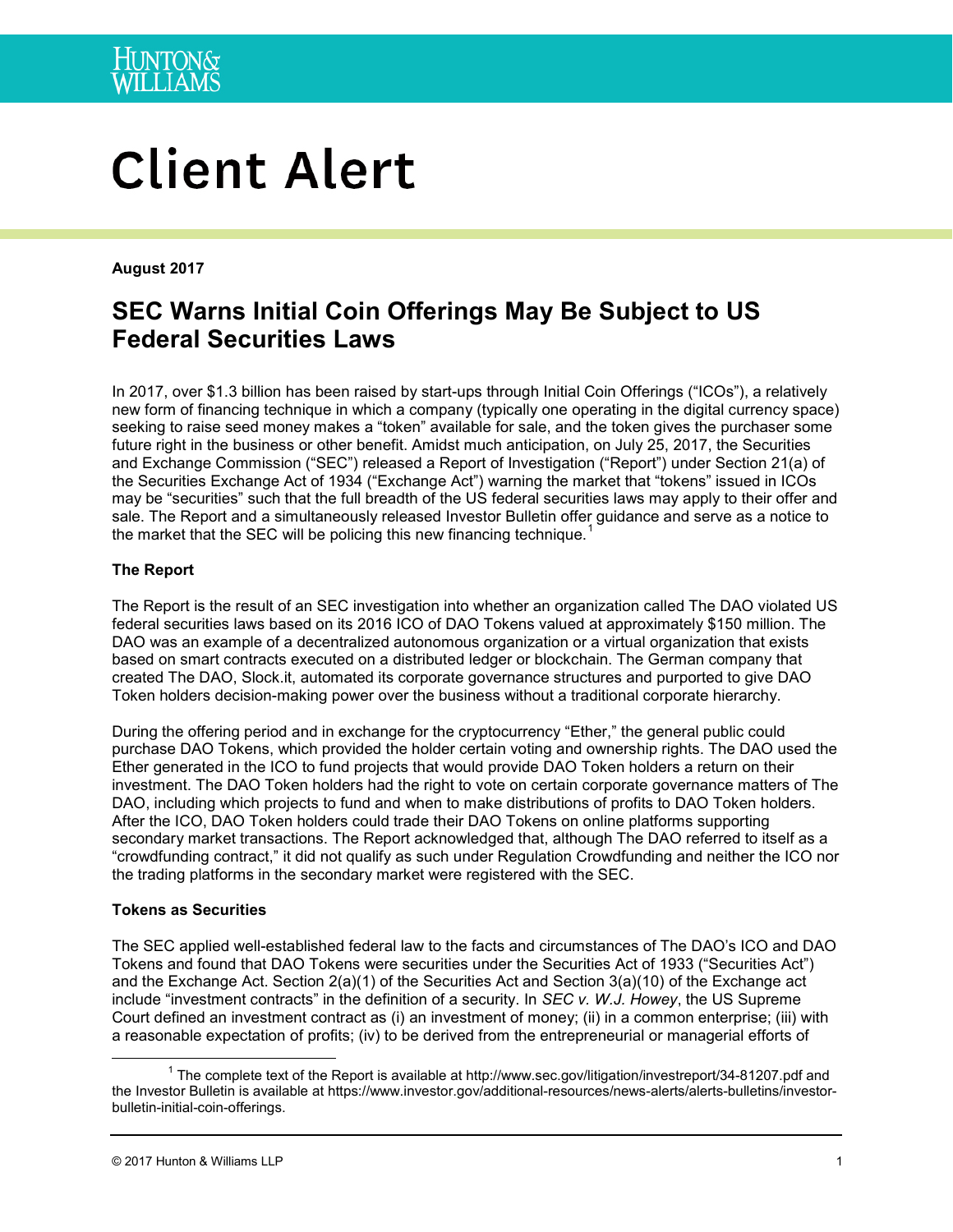others.<sup>[2](#page-1-0)</sup> In the Report, the SEC emphasized that case law supports the analysis of form over substance and that emphasis should be placed on the economic realities of the transaction, not the name of the transaction. The SEC quickly dispensed with the first three prongs of the *Howey* test and found that when DAO Token holders invested Ether in The DAO, they were investing money in a common enterprise with the reasonable expectation of profits.

The majority of the SEC's analysis focused on whether DAO Token holders' voting rights on corporate governance matters and investment decisions negated the fourth prong of the *Howey* test. Ultimately, the SEC concluded that the *Howey* test was met because the efforts of Slock.it were essential to the enterprise and DAO Token holders' voting rights were limited. Slock.it created The DAO, maintained its coding and website, marketed the ICO and chose individuals to screen investment opportunities so only the best projects were presented to DAO Token holders for a vote. Additionally, DAO Token holders did not have meaningful control over The DAO because their voting rights were limited to pre-selected projects and the rules of the voting structure incentivized voting in favor of proposals. Furthermore, because the DAO Token holders were so widely dispersed and anonymous, there was no way for DAO Token holders to join together to exercise meaningful control. The SEC determined that the voting rights of DAO Token holders were more like corporate shareholders than partners in a partnership structure.

Although the SEC declined to bring any formal action against The DAO or Slock.it, the Report draws a line in the sand for holders of similar tokens. The market is now on official notice that US federal securities laws apply to the offer and sale of tokens that qualify as securities, including securities issued as tokens on blockchains in ICOs in exchange for cryptocurrencies. Without a valid exemption from registration, both the issuer and those who participate in the unregistered offer and sale of digital securities are violating US federal securities laws.

# **Token Exchanges Must Register**

Taking the analysis a step further, the SEC also concluded that the online platforms supporting the secondary market for DAO Tokens were in violation of Section 5 of the Exchange Act for failing to register as a national securities exchange. Section 3(a)(1) of the Exchange Act defines exchange broadly to include any organization or group which provides a market place for bringing together purchasers and sellers of securities or otherwise provides the generally understood functions performed by a stock exchange. Exchange Act Rule 3b-16(a) further clarifies that an organization must register as a national exchange if it (i) brings together orders for securities of multiple buyers and sellers and (ii) uses established, non-discretionary methods under which such orders interact with each other, and the buyers and sellers entering such orders agree to the terms of the trade. The SEC concluded that the platforms that traded DAO Tokens in the secondary market satisfied the test to be considered national exchanges without meeting any available exemptions.

# **Important Takeaways**

Some ICOs Must Register with the SEC. The SEC's message is clear that ICOs issuing tokens that meet the *Howey* test must either register the offering with the SEC or structure the ICO to satisfy an exemption from registration. In the press release that accompanied the Report, Stephanie Avakian, Co-Director of the SEC's Enforcement Division, noted that, "the innovative technology behind these virtual transactions does not exempt securities offerings and trading platforms from the regulatory framework designed to protect investors and the integrity of the markets." Jay Clayton, SEC Chairman, stressed that the SEC's intent is not to stop the evolution of blockchain securities, but rather to "foster innovative and beneficial ways to raise capital, while ensuring – first and foremost – that investors and our markets are protected." Presumably, an ICO in which the token provides the purchaser to the future right to receive a good or service, as opposed to some economic return in the enterprise, would not be deemed a security.

<span id="page-1-0"></span> <sup>2</sup> *SEC v. W.J. Howey Co.*, 328 U.S. 293, 301 (1946).